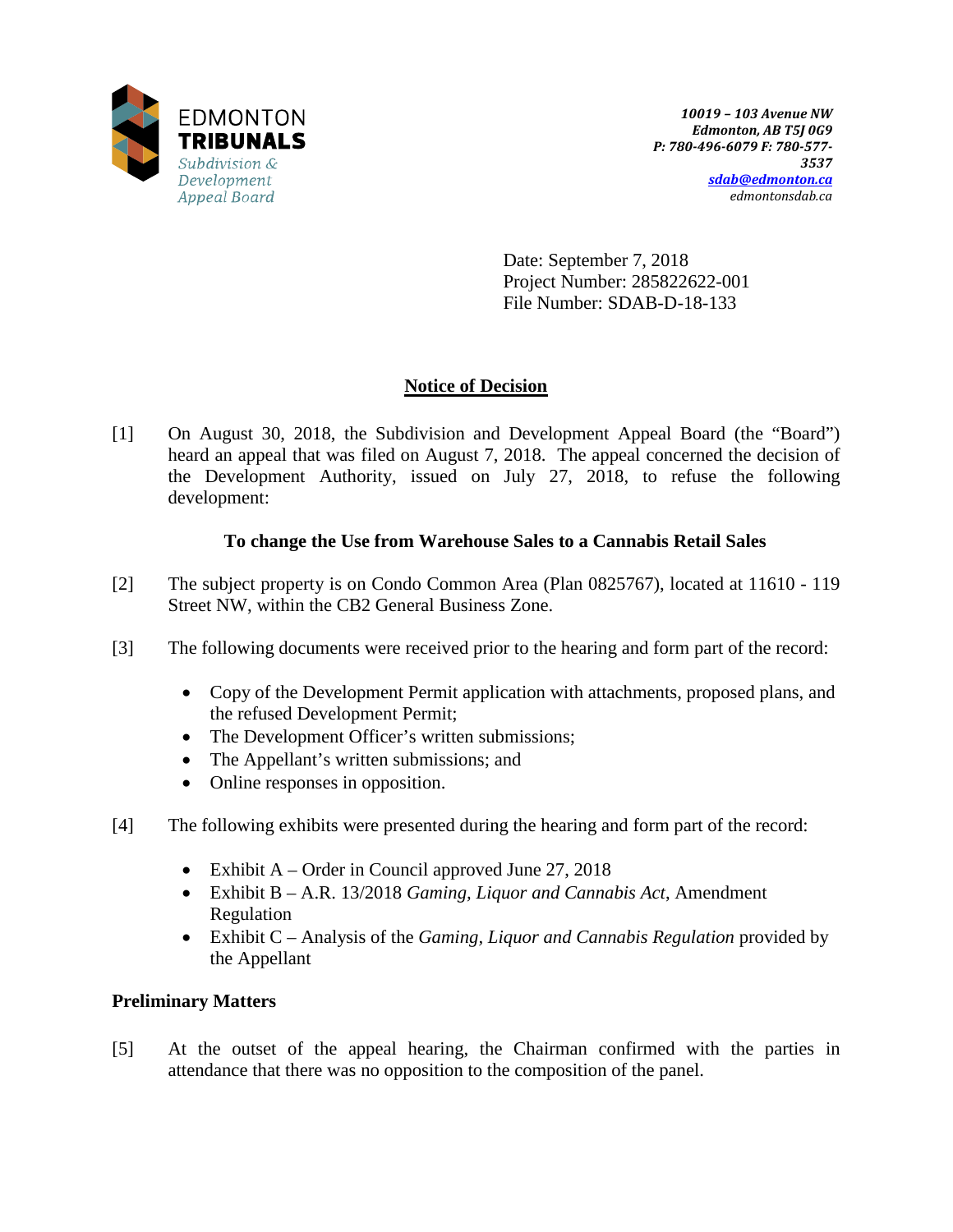- [6] The Chairman outlined how the hearing would be conducted, including the order of appearance of parties, and no opposition was noted.
- [7] The appeal was filed on time, in accordance with Section 686 of the *Municipal Government Act*, RSA 2000, c M-26 (the "*Municipal Government Act*").

#### **Summary of Hearing**

- *i) Position of the Appellant, Mr. James Murphy, Q.C. & Mr. Kevin Haldane, Ogilvie LLP, representing the owner/operators, Mr. N. Booth and Mr. M. Aker:*
- [8] The proposed development requires a variance in the separation distance regulations and a variance in the minimum required number of parking spaces.
- [9] The bigger issue is how the changes made to Provincial legislation impact the ability of the Board and the City of Edmonton when dealing with Cannabis Retail Sales.
- [10] The proposed development is a Permitted Use in the CB2 General Business Zone. The objections of a neighbouring business owner were acknowledged but it was his opinion that the concerns were related to a different premises and not the site of the proposed development.
- [11] The Court of Appeal determined in *Thomas v Edmonton (City)*, 2016 ABCA 57 [*Thomas*], that Statutory Plans and land use bylaws set out general development standards that are common to all lands in a specific area. These standards are typically defined with precision so that everyone understands what a particular site can be used for. However, it is recognized that there will be cases in which a strict application of the set standards could lead to an unreasonable result. To relieve against hardship, the Legislature has conferred on Subdivision and Development Appeal Boards the authority to relax – that is vary, dispense with or waive development standards in the applicable land use bylaw providing certain conditions as set out in Section 687(3)(d) of the *Municipal Government Act* are met. This provides the Board with direction on how to deal with unique situations.
- [12] Section 70 of the *Edmonton Zoning Bylaw* was adopted on June 12, 2018. This section established regulations for Cannabis Retail Sales. Section 70(2) requires a minimum 200 metre separation distance from any site being used for a public library, or for public or private education at the time of the application for the Development Permit for Cannabis Retail Sales. The City determined that this distance would be measured from property line to property line as opposed to business to business or door to door. The Development Officer cannot grant a variance to 70(2) or 70(3) pursuant to section 70(4).
- [13] In this case, the school is located on the lot that housed the old City Centre Airport and the lot is approximately 535 acres in size.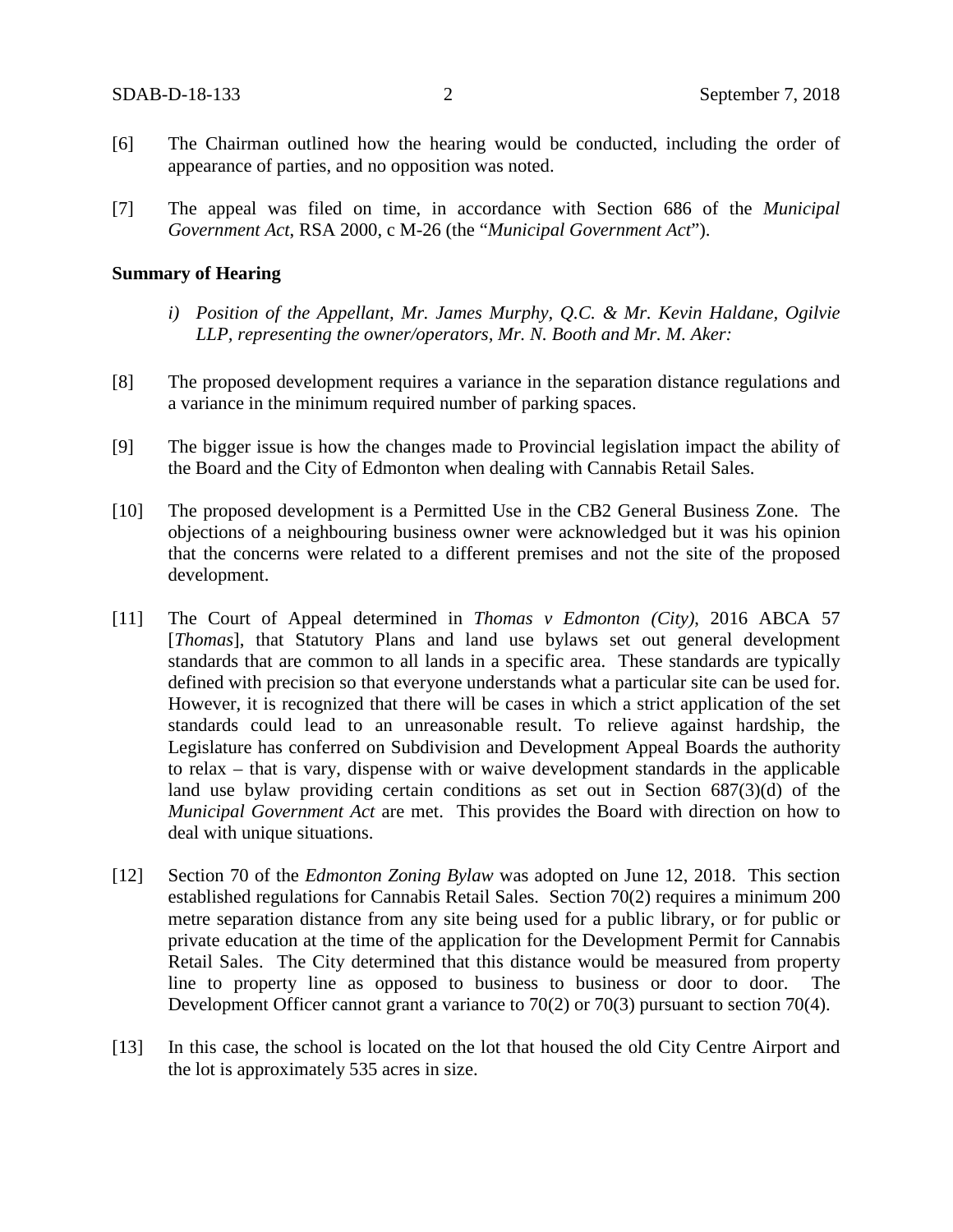- [14] A map was referenced to illustrate that the boundary of the site of the proposed development is located 73 metres away from the boundary of the old City Airport site, the site on which the school is located. Therefore, the Development Officer had to refuse this development permit application.
- [15] An aerial map was referenced to illustrate the reality of the separation distance between the site of the proposed development and the site on which the school is located. The school is housed in part of the old airport infrastructure and the actual distance between the site boundary and the school is approximately 400 metres. It was his opinion that this is exactly the sort of unexpected result, from a strict application of the wording in the *Edmonton Zoning Bylaw*, that the Court had in mind in *Thomas.* If the purpose and intent of the regulation is to provide a separation between a school and the business, then the current conditions accomplish this intent.
- [16] Section 687(3)(d) of the *Municipal Government Act* provides authority for the Board to grant a variance in this case. The proposed development is a Permitted Use on a commercial site that is physically separated from the school by 400 metres and will not unduly affect the amenities of the neighbourhood or the use, enjoyment or value of neighbouring parcels of land.
- [17] Photographs were referenced to illustrate the location of the proposed development in the southeast corner of the building that is located south of a large undeveloped industrial site. Owners of the building have leased the appellants the undeveloped site as a vacant lot to provide additional parking if required. Although the total deficiency looks like a large number, the proposed change in Use from Warehouse Sales to Cannabis Retail Sales only increases the deficiency by 1.3 parking spaces, which is de minimis. One of the bays in this building was leased by the Axehole, an indoor axe and knife throwing facility, which was classified as an Indoor Participation and Recreation Use and requires more parking than is reasonable on this site, skewing the parking calculation. The Axehole has not renewed their lease and will be relocating to another site further alleviating parking concerns.
- [18] The strict application of the minimum required separation distance serves no purpose because of the size of the site on which the school is located. The Court of Appeal has determined that the Board has the authority to vary a general regulation.
- [19] This is the best possible first case because the municipal issues related to the proposed development can be readily dealt with but what is not apparent is exactly how the Provincial legislation impacts the development regulations contained in the *Edmonton Zoning Bylaw* and the *Municipal Government Act*.
- [20] The *Gaming, Liquor and Cannabis Act*, RSA 2000, c. G-1 came into effect by proclamation on June 27, 2018, after which amendments were made to the *Municipal Government Act* and new regulations came into effect. Section 640(7) of the *Municipal Government Act* requires that a land use bylaw must be consistent with the applicable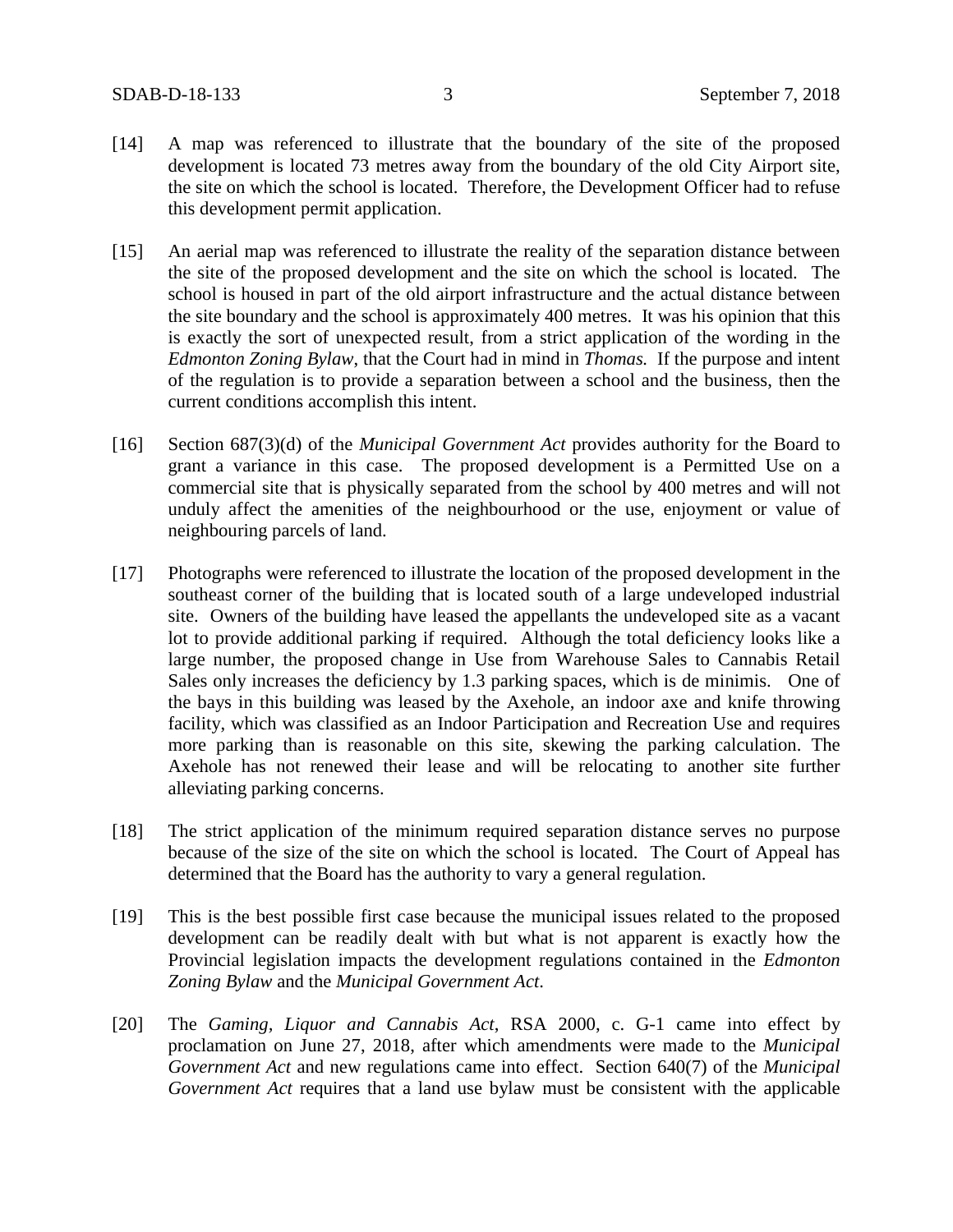requirements of the regulation contained in the *Gaming, Liquor and Cannabis Act* respecting the location of premises described in a cannabis licence and distances between those premises and other premises.

- [21] It was his opinion that some of the language used in the Provincial legislation is troublesome because one cannot have premises described in a cannabis licence until a development permit is issued. It was his assumption that the intent of the amendment is to ensure that a land use bylaw is consistent with Provincial regulations vis-a-vis premises that might or would be subject to a cannabis licence.
- [22] Section 642(5) of the *Municipal Government Act* deals with Permitted and Discretionary uses. The City has elected to make Cannabis Retail Sales a Permitted Use in various locations to avoid appeals. This is binding on the Development Officer but the authority of the Board is different.
- [23] Section 687(3) has been amended by the addition of (a.4) which states that the Board must comply with the applicable requirements of the regulations under the *Gaming, Liquor and Cannabis Act* respecting the location of premises described in a cannabis licence and distances between those premises and other premises.
- [24] Section 104 and 105 of the *Gaming, Liquor and Cannabis Regulations* were referenced. Section 105(1)(f) applies to this application because the Academy is sponsored by the Edmonton Public School Board and is a school as defined in the *School Act*. Subsection 2 does not apply. Subsection 3 states that for the purposes of sections 640(7), 642(5) and 687(3) of the *Municipal Government Act*, a premises described in a cannabis licence may not have any part of an exterior wall that is located within 100 metres of (b) a building containing a school or a boundary of a parcel of land on which the building is located.
- [25] Mr. Murphy referenced extracts from all of the pertinent legislation, marked Exhibit A and B and provided his analysis, marked Exhibit C.
- [26] The starting point of the measurement in Section 105(3) is the exterior wall of the **premises** (not the parcel or the building).
- [27] The distance factor in the measurement is 100 metres. The end point of the measurement is either a building containing a school; or the property line of the parcel that the building sits on.
- [28] This regulation is horribly drafted because even though it is set in the disjunctive, the second end point always prevails, i.e. the building will always be at or inside the property line. This does not affect this application because it meets the stricter of the two requirements. The end point for the 100 metre measurement is either a building containing a school or the parcel that the building sits on. The measurement modes are "building to building" or "building to property line". Only two modes of measurement referenced.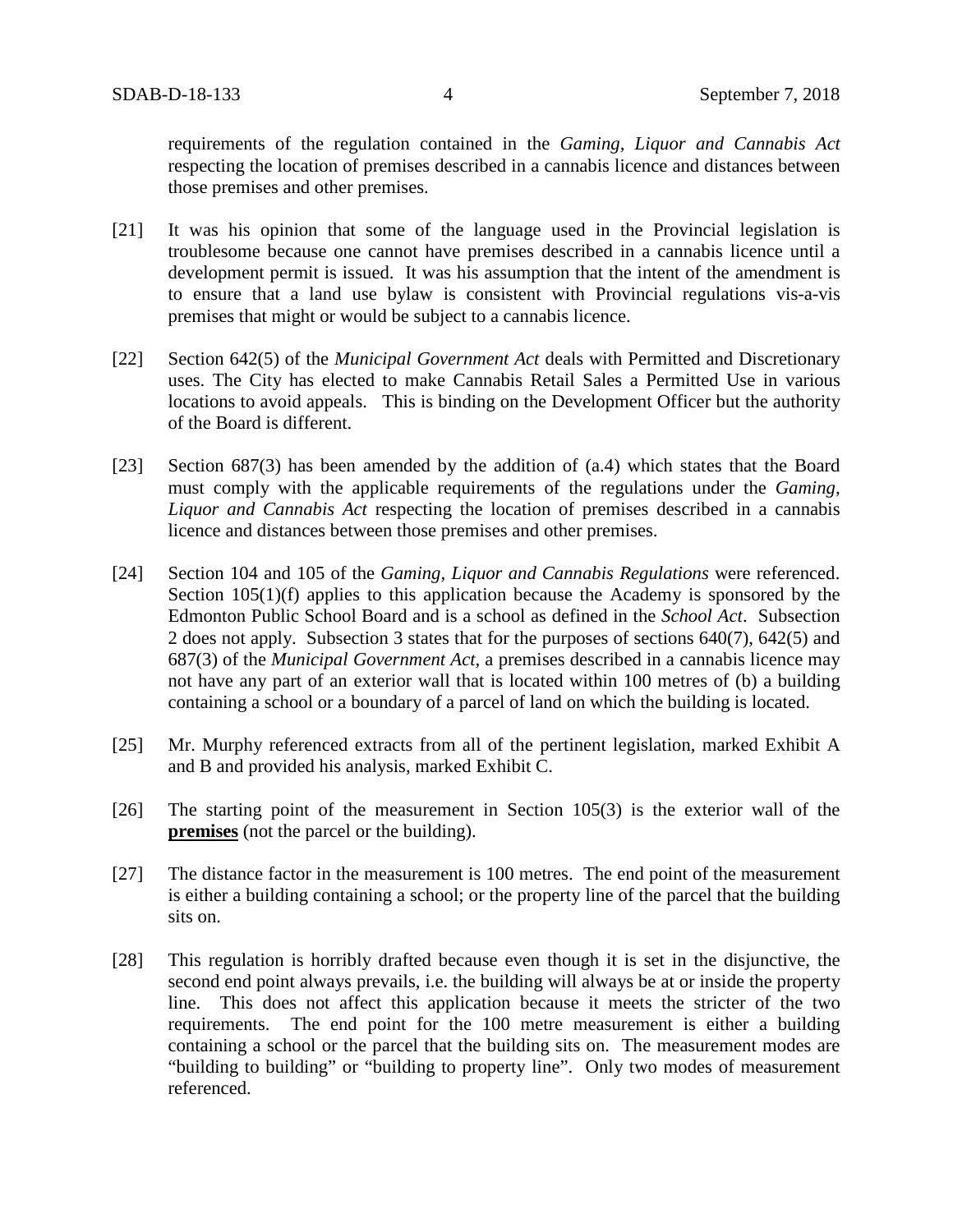- [29] Section 105(4) states that despite subsection  $(2)(a)$ , on application by a municipality the board may, if the board considers it appropriate to do so, issue a cannabis store licence in respect of a premises that meets the requirements of subsection (3) but for which a new municipal development permit is not required under the *Municipal Government Act*.
- [30] This might apply in circumstances where "Cannabis Retail" is not a distinct Use Class, but is included in a "General Retail" category and a "General Retail" development permit is already in place. It does not impact this application.
- [31] Section 105(5) states that a municipality may, in a land use bylaw, expressly vary the distance set by subsection (3) and set a different distance that is applicable to one or more of the types of properties referred to in subsection  $(3)(a)$  to  $(c)$ , and where a municipality has done so, subsection (3) does not apply to a premises to the extent the variation in the land use bylaw is applicable to it.
- [32] The "distance set by subsection (3)" is 100 metres. This subsection allows a municipality to "set a different distance". It does not allow the municipality to establish a different mode of measurement. Subsection 105(5) allows a municipality to set a different distance; it does not allow them to establish a different mode of distance.
- [33] Section 70(2) of the *Edmonton Zoning Bylaw* is not enacted pursuant to 105(5) of the *Gaming, Liquor and Cannabis Regulation*. It does not expressly "set a different distance". Instead, it establishes an entirely new "property line to property line" separation distance criteria in addition to, but not in substitution for, the "building to building" and "building to property line" established in section 105(3).
- [34] This is a new standard and the separation distance established in the *Edmonton Zoning Bylaw* can exist in harmony with the separation distance established in the Provincial regulations. There is no true conflict between the two because, by conforming to the higher criteria in the *Edmonton Zoning Bylaw*, you automatically conform to the lesser Provincial standard.
- [35] In addition to the obvious difference between what the City has done and what the Province has allowed them to do in section 105(5), this section requires the municipality to "expressly vary the distance set by subsection (3)". Not only does section 70(2) of the *Edmonton Zoning Bylaw* fail to express that intention, it could not. Section 70(2) of the *Edmonton Zoning Bylaw* became effective on June 12, 2018 before the *Gaming, Liquor and Cannabis Act* was proclaimed on June 27, 2018. At the passage of section 70(2) of the *Edmonton Zoning Bylaw*, there was no "distance set by subsection (3)". Bylaw 18327 was passed on June 12, 2018. The Order in Council was approved June 27, 2018 as Item 222/2018 proclaiming the new Act to be in force and the new regulations, AR13/2018 were set to come into force only on proclamation of the Act. The regulation was passed but not in force until the Act was proclaimed on June 27, 2018.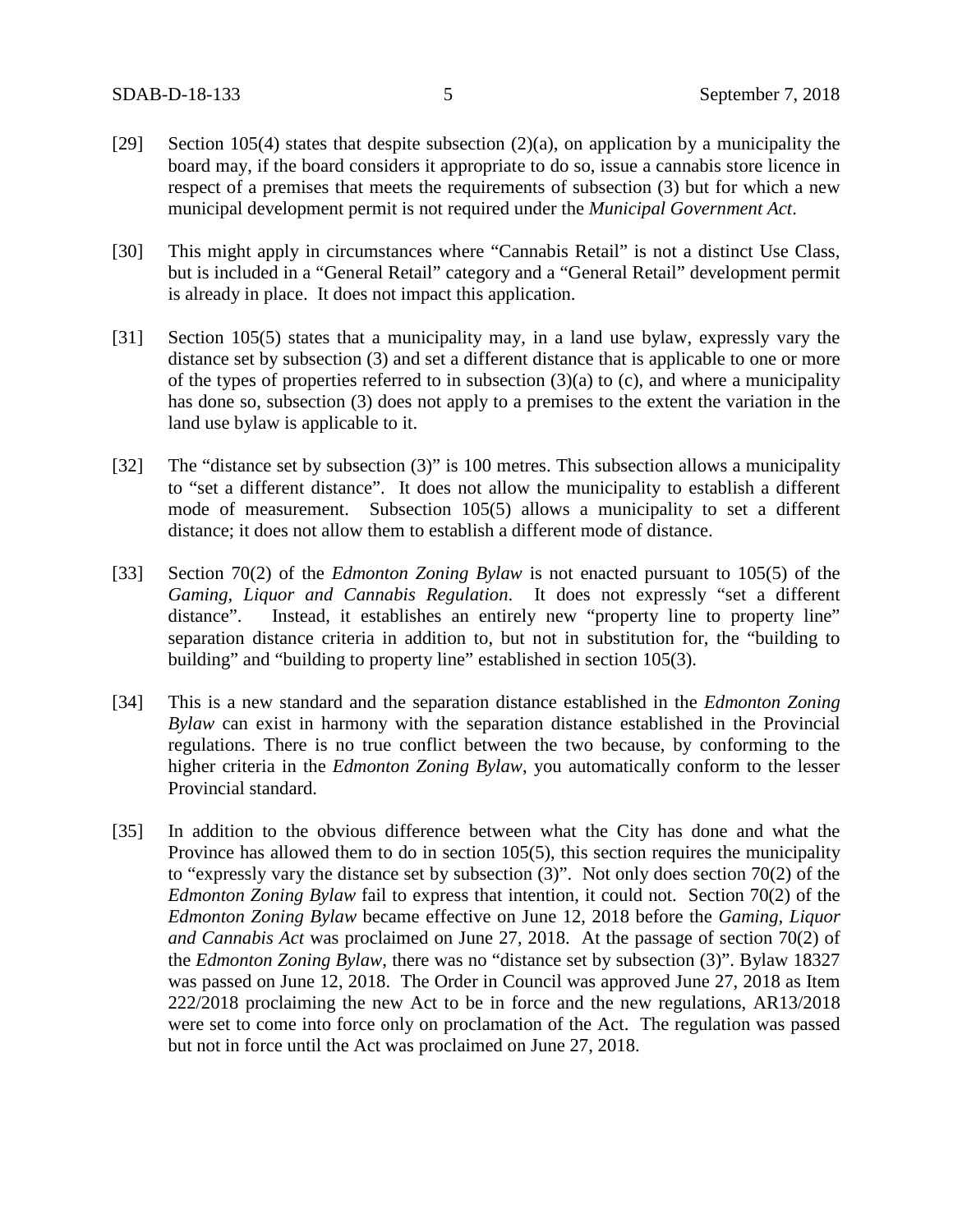- [36] The exercise the City has undertaken is in addition to and not in substitution for anything that the Province has done.
- [37] Section 105(6) of the *Gaming, Liquor and Cannabis Regulation* was one that Mr. Murphy originally thought might apply to this development permit application.
- [38] Section 105(6) states that on application by a municipality that has not by bylaw varied a [sic] distance set by subsection (3), the board may, in writing, if the board considers it appropriate to do so, vary the distance set by that subsection and set a different distance that is applicable to one or more of the types of properties referred to in subsection (3)(a) to (c) in relation to a specified premises that is the subject of a cannabis licence application.
- [39] A municipality that had not set its bylaw could do this.
- [40] A surveyor reviewed the Site Plan to determine whether or not the development complied with the 100 metres setback as required by section 105(3)(b). The City map determined that the distance from property line to property line was 73 metres. The surveyor was asked to scale the distance between the nearest point of an exterior wall on the premises to that point on the property line where the 73 metre measurement occurred. The exercise showed a distance of 48.2 metres, which, when added to the 73 metres, exceeds the minimum required 100 metres separation distance which renders it compliant with this section.
- [41] If the development permit is approved with the variance, the new requirements of section 687(3) of the *Municipal Government Act* will be met.
- [42] The revisions that occurred to section 687 of the *Municipal Government Act* that require the board to comply with the regulations are met because the proposed development, with or without the required variances, complies with Provincial regulations. The variances deal with municipal regulations that have nothing to do with Provincial regulations.
- [43] Mr. Murphy provided the following information in response to questions from the Board:
	- a) The setback maps submitted by the Development Officer were referenced to illustrate that the distance calculated from the premises boundary to the parcel boundary is 121 metres.
	- b) There are three modes of measurement that can be used. The one used for this development is premises to property line as opposed to building to property line. If the measurement had been taken from premises to the wall of the school building, the measurement would be approximately 400 metres.
	- c) By changing the mode of calculation the distance is changed. Section 105(5) states that a municipality may in a land use bylaw expressly vary the distance. It has to be a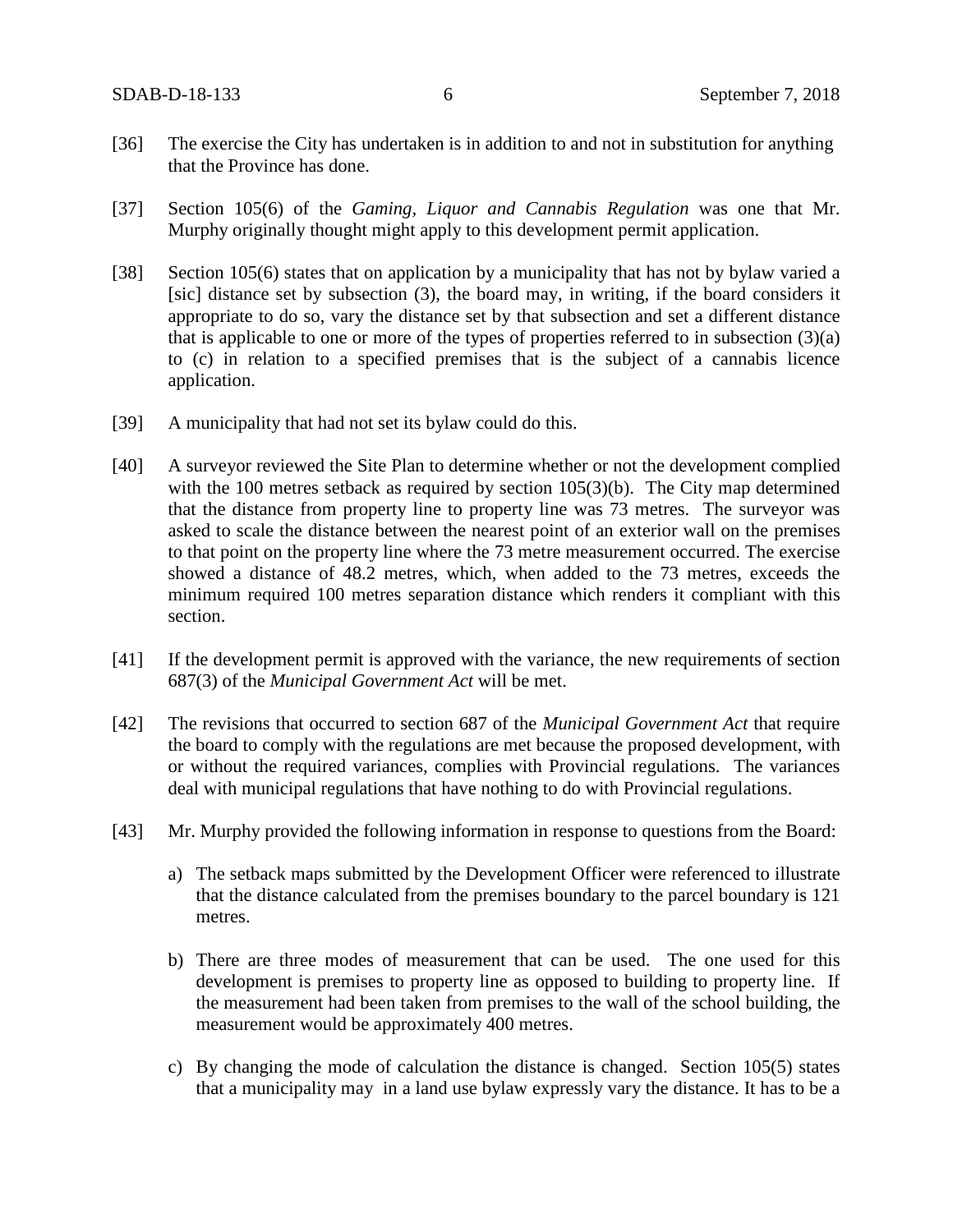direct action and because it has to be express it also has to refer to that which is changing; it cannot happen by accident or implication by the words of the regulation.

- d) That was not possible because the regulation they were seeking to vary was not in force. The municipality can only change distances not the modes of measurement.
- e) AR 13/2018 is somewhat confusing when trying to determine the interface with the three legislative amendments to the *Municipal Government Act*. It was his opinion that it was the intent of the Province to sub-delegate authority to a municipality to change the distance but not the mode of measurement to whatever they found appropriate. Once that happened, that would become the new separation distance requirement in section 105(3). It was his opinion that the Province wanted to say that a municipality could increase the distance but not reduce it. Then it was his opinion that the Board could vary it but not below 100 metres. The way it is written today, if a municipality passed a Bylaw to change the distance they may be in acting on authority provided by the Province and that authority is capped by the amendments in Section 687(3)(a) of the *Municipal Government Act*.
- f) The floor was supposed to be 100 metres and a municipality could increase the distance but not reduce the distance below 100 metres. The regulations are imprecise because they deal with situations that cannot occur. As this is rolled out further, the Province will have to correct some of these issues.
- *ii) Position of the Development Officer, Mr. I. Welch:*
- [44] Development permit applications for Cannabis Retail Sales are complicated because of the new municipal and provincial regulations that have to be considered by the Development Authority.
- [45] It was his opinion that section 104 and 105 of the *Gaming, Liquor and Cannabis Regulations* can only be varied by the Board of the AGLC Commission.
- [46] It was his opinion that the City can create the modes of measurement and establish the distance regulations in section 70 of the *Edmonton Zoning Bylaw* as long as the Provincial regulations are not loosened. Therefore, the regulations adopted by City Council are within reason.
- [47] He empathizes with the Applicant, but the regulations are in place for a reason. City Council wants to proceed cautiously with Cannabis Retail Sales. During the public consultation, 60 percent of the participants felt that this type of Use should be located more than 200 metres from a school or playground.
- [48] As a Development Authority, the question is whether or not a variance would be supported even if variance power was provided. In this case, the parking variance would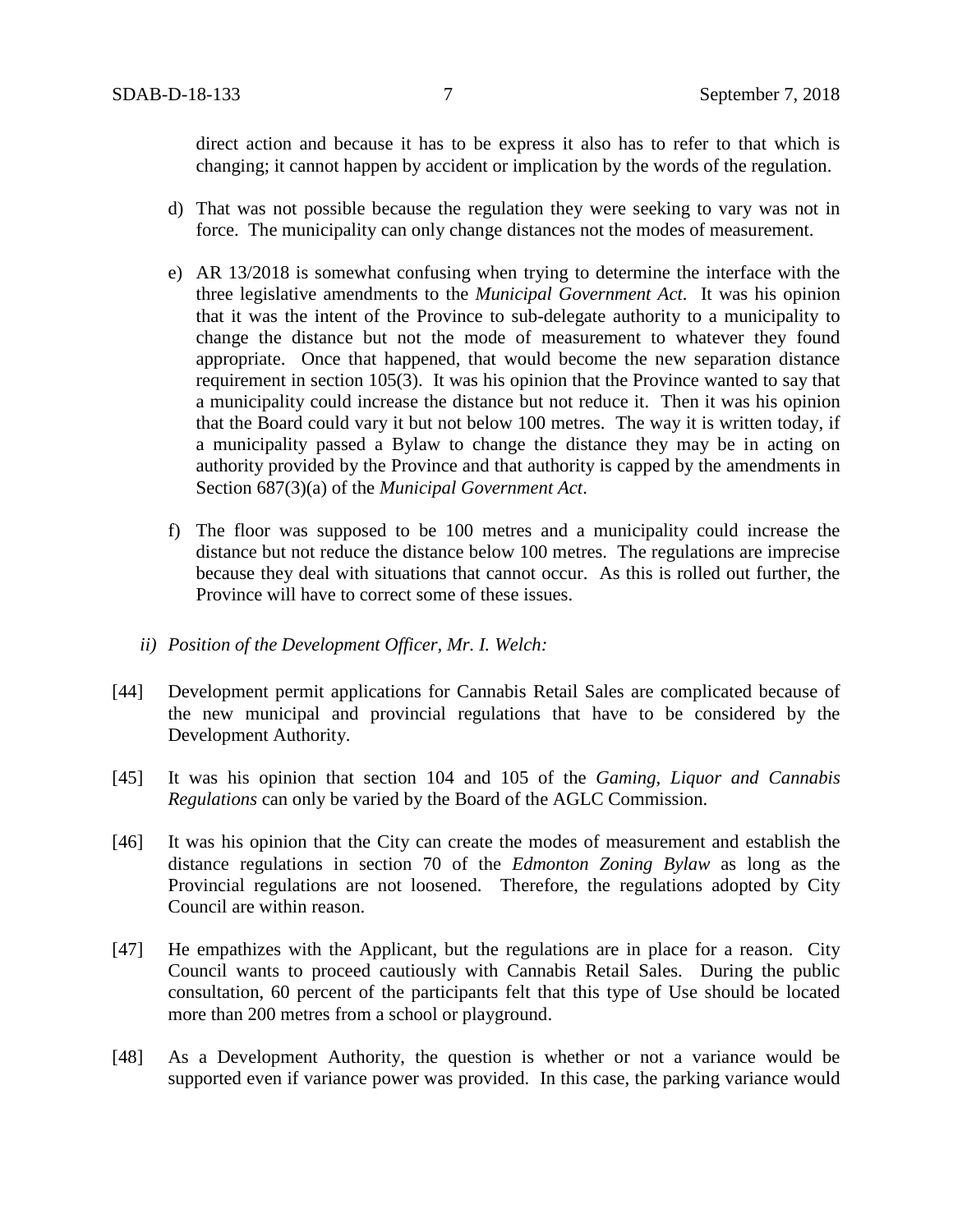have been granted as a matter of course. The minimum required separation distance would not have been varied because the impacts of this new Use are not yet known.

- [49] Variances will not be granted unless absolutely necessary because the impacts of this Use are not yet known. City Council will review the regulations in approximately one year after evidence regarding the impacts is available. Until then, only the most minor variances will be considered.
- [50] It was his opinion that municipalities have been provided a significant amount of power to create regulations in addition to the minimum regulations established by the Province.
- [51] Mr. Welch provided the following information in response to questions from the Board:
	- a) Larger parcels of land located in the city were considered during the drafting of the bylaw but City Council still decided not to provide variance power because the impacts of this new Use are not yet known.
	- b) He could not confirm whether or not an express variance has occurred but it is a legitimate question to ask because the Bylaw was passed just days before the Act was proclaimed.
	- c) It was his opinion that the Board could vary the minimum required separation distance but it should be done hesitantly.
	- d) He acknowledged that the mode of measurement used in this case places the Applicant at a disadvantage. However, there are two parts to a school site, the building that houses the school and the school yard. In some cases, a school has a large yard that is used by the students and he would be hesitant to grant a variance in the minimum required separation distance.
	- e) A photograph was referenced to illustrate that there is no real yard on the south side of the school building. It is separated from the subject site by other buildings, a hotel and a major arterial roadway. He acknowledged that this could support granting a variance but he would be hesitant to do so because of the precedence that would be set.
	- *iii) Rebuttal of the Appellant:*
- [52] The regulatory methods established in the *Edmonton Zoning Bylaw* and the Provincial regulations can co-exist and there is no conflict because of the notion of complying with the higher standard.
- [53] During the public consultation, the minimum required distance would have been discussed but not the mode of measurement. The public is never canvassed about what happens in a unique situation.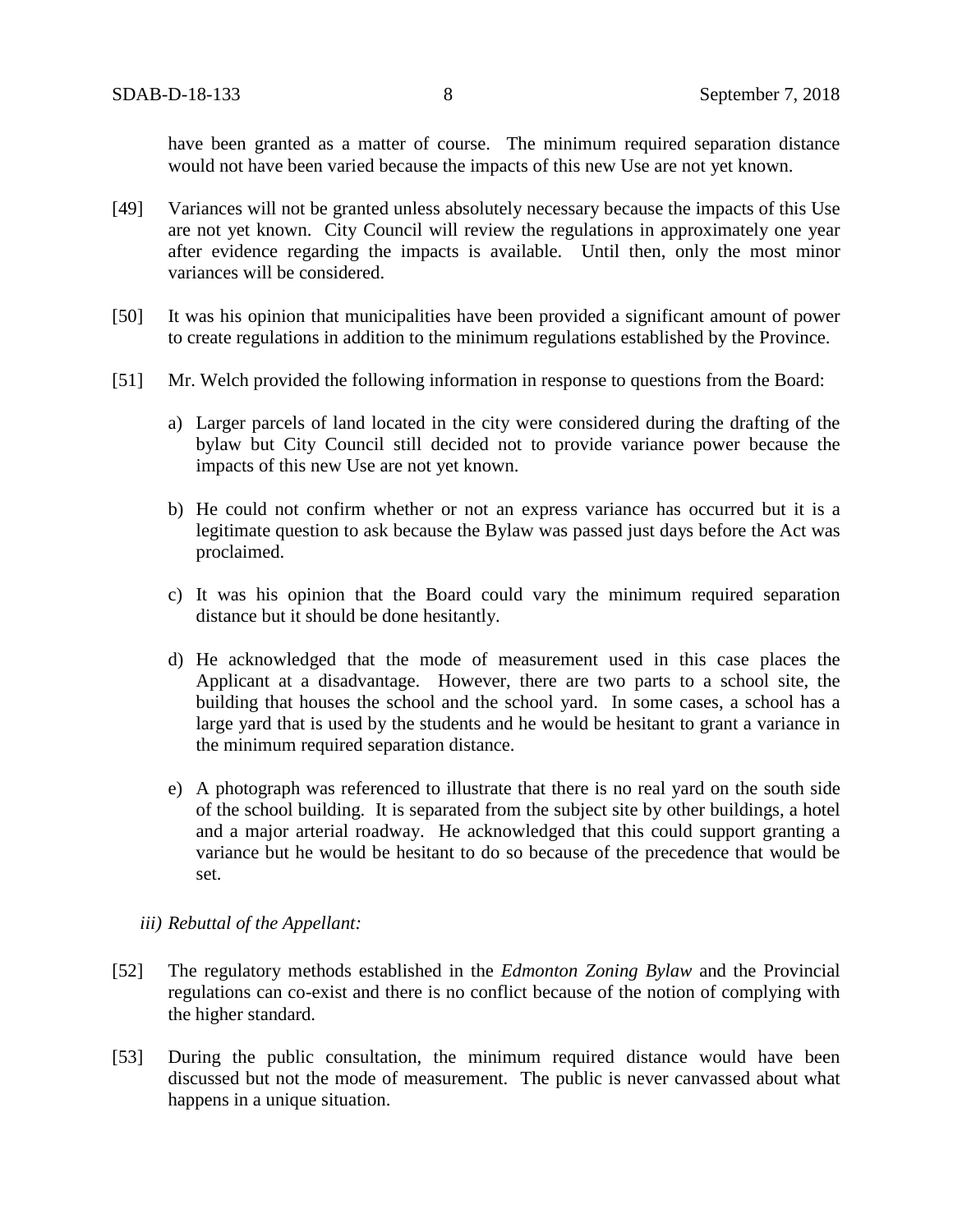- [54] As determined in the Court of Appeal decision, *Thomas,* the application of a general principle to unique circumstances sometimes lead to a ridiculous result. Consistency should not be achieved at the expense of good sense.
- [55] The City cannot wait until the impacts of a development are known; a decision has to be made when the application is submitted. Individuals have rights to develop and move forward on those rights. It is the responsibility of the Applicant to persuade the Development Authority that a variance can be granted because the test in section 687 has been met. In this case, the use, value and enjoyment of neighbouring properties will not be negatively impacted by allowing this Permitted Use or the variances required.
- [56] Section 687(3) of *the Municipal Government Act* has been modified because of the new regulations but you cannot start from a position that the separation distance cannot be varied. The test is whether or not granting the variance will be unduly impactful on the neighbourhood and neighbouring properties and in this case the setback is so large that it cannot possibly have a negative impact.

#### **Decision**

- [57] The appeal is **ALLOWED** and the decision of the Development Authority is **REVOKED**. The development is **GRANTED** as applied for to the Development Authority, subject to the following **CONDITIONS**:
	- 1. Exterior lighting shall be developed to provide a safe lit environment in accordance with Sections 51 and 58 and to the satisfaction of the Development Officer;
	- 2. Any outdoor lighting for any development shall be located and arranged sot that no direct rays of light are directed at any adjoining properties, or interfere with the effectiveness of any traffic control devices. (Reference Section 51 of the Edmonton Zoning Bylaw 12800).

#### NOTES:

- 1. An approved Development Permit means that the proposed development has been reviewed only against the provisions of the *Edmonton Zoning Bylaw*. It does not remove obligations to conform with other legislation, bylaws or land title instruments such as the *Municipal Government Act*, the ERCB Direction 079, the Edmonton Safety Codes Permit Bylaw or any caveats, covenants or easements that might be attached to the Site.
- 2. Signs require separate Development Applications.
- 3. The City of Edmonton does not conduct independent environmental checks of land within the City. If you are concerned about the suitability of this property for any purpose, you should conduct your own tests and reviews. The City of Edmonton, in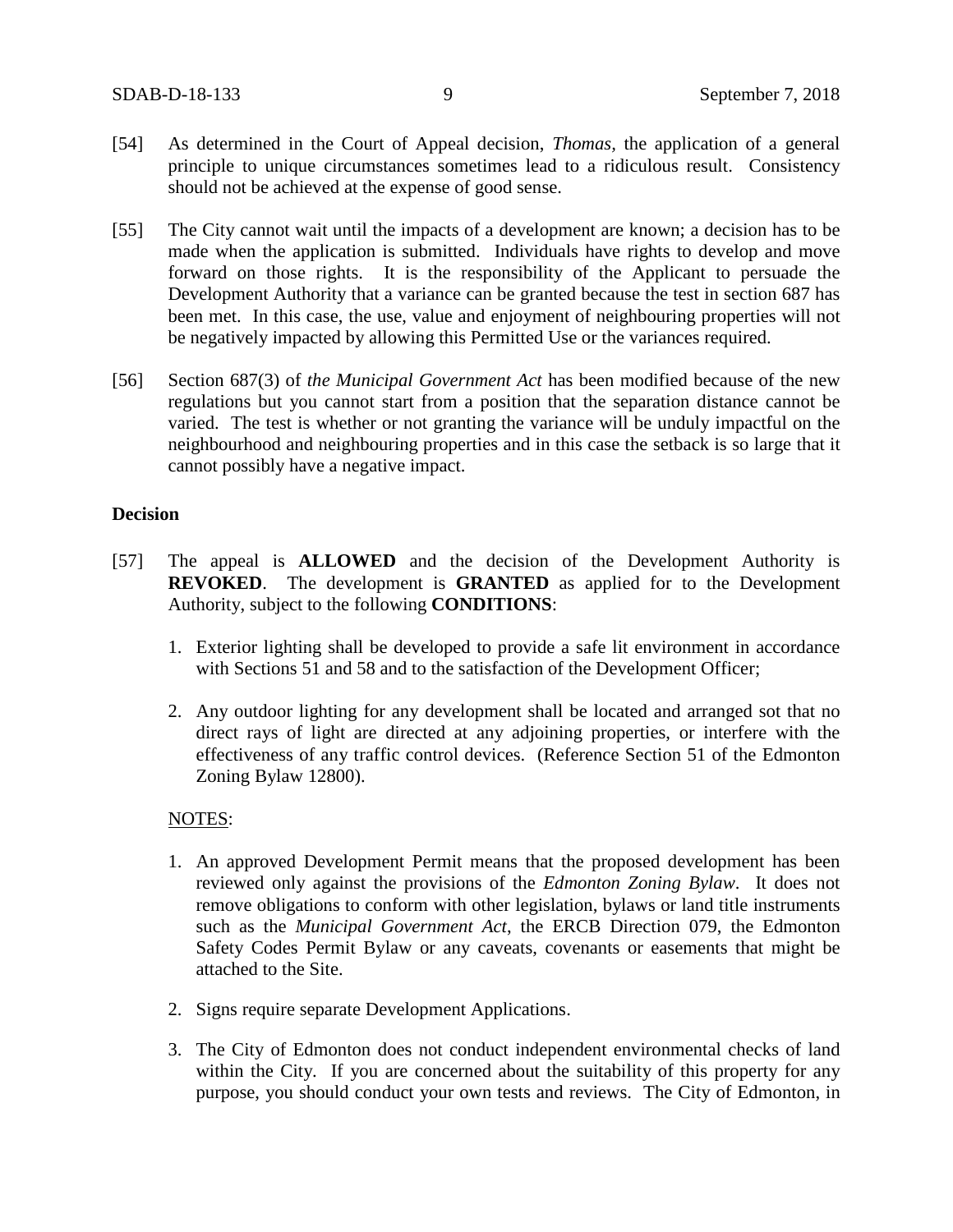issuing this Development Permit, makes no representations and offers no warranties as to the suitability of the property for any purpose or as to the presence or absence of any environmental contaminants on the property.

- 4. A Building Permit is required for any construction or change in use of a building. For a building permit, and prior to the Plans Examination review, you require construction drawings and the payment of fees. Please call 311 call Centre for further information.
- 5. This Development Permit is not a Business Licence. A separate application must be made for a Business Licence.
- [58] In granting the development, the following variances to the *Edmonton Zoning Bylaw* are allowed:
	- (a) The minimum required separation distance between the Cannabis Retail Site and any Site being used for public or private education pursuant to Section 70(2) be waived.
	- (b) The minimum required number of Parking Spaces pursuant to Section 54.2, Schedule 1(A) be waived.

### **Reasons for Decision**

- [59] The proposed development is to change a Warehouse Sales Use to a Cannabis Retail Sales Use.
- [60] Pursuant to Section 340.2(6) of the *Edmonton Zoning Bylaw*, Cannabis Retail Sales is a Permitted Use in the CB2 General Business Zone.
- [61] The proposed development was refused because variances were required to section 54.2, Schedule  $1(A)(12)$ , the vehicular parking requirements, and section 70(2), the minimum required separation distance from a site containing a school (Amiskwaciy Academy).
- [62] The Board grants the variance to section 54.2, Schedule  $1(A)(12)$  for the following reasons:
	- a) The entire site requires 118 parking spaces, 57 are provided which results in a deficiency of 61 parking spaces for the site. The proposed change in Use only requires one additional parking space.
	- b) A commercial building has been operating from this location for several years with a deficiency in the minimum parking requirements without any known complaint.
	- c) Based on the evidence provided, the Development Officer supports granting a variance in the parking requirements.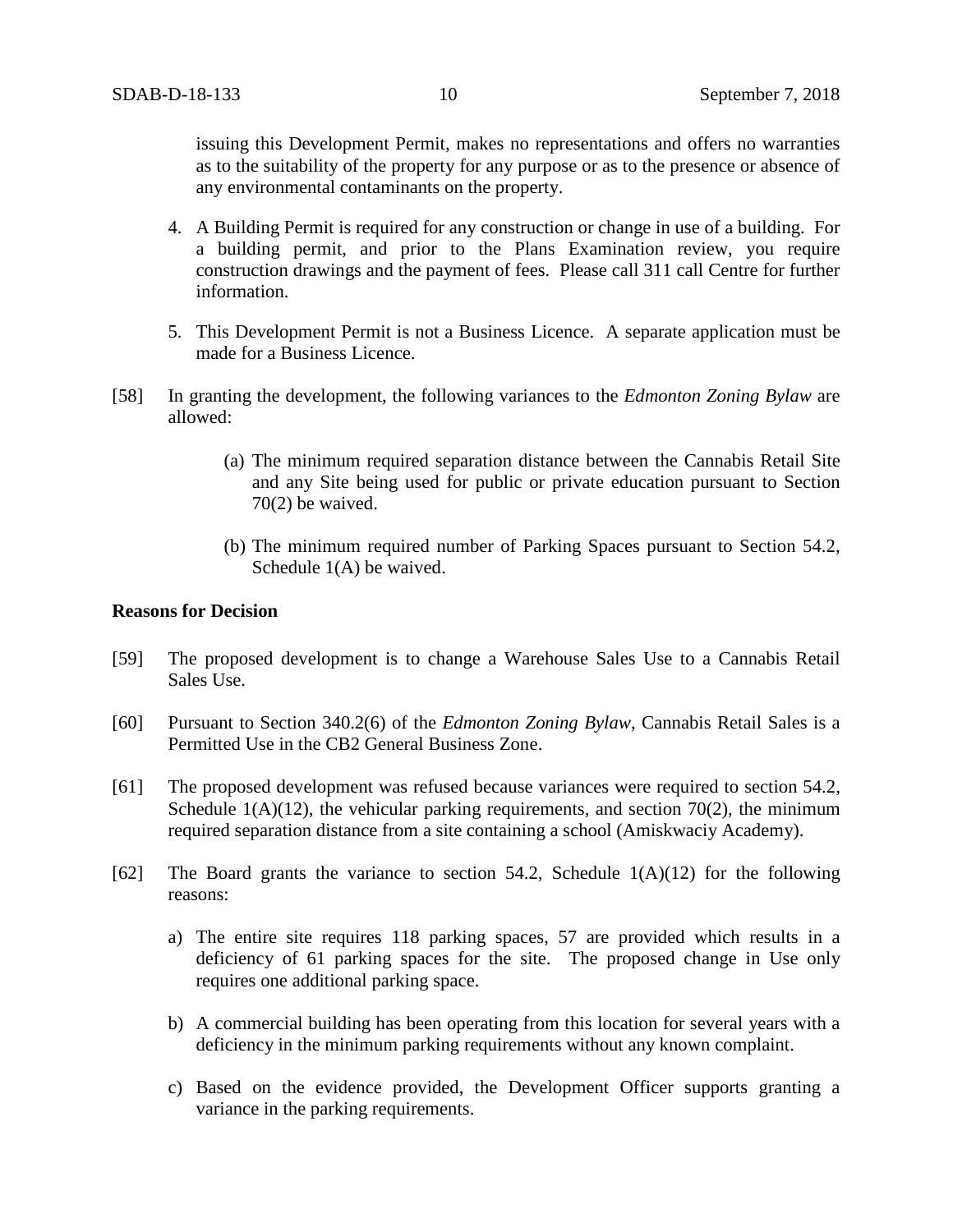- d) The Board notes that one online response was received in opposition to the proposed development. The Board further notes that the comments provided focused primarily on the Use which is Permitted in this Zone. The Board was not persuaded that the parking concern was justified based on the reasons set out above.
- e) No evidence was provided to demonstrate that the required variance of one parking space would in any way negatively impact the amenities of the neighbourhood or materially affect the use, enjoyment or value of neighbouring properties.
- [63] Section 70(2)(a) of the *Edmonton Zoning Bylaw* states:

Any Site containing a Cannabis Retail Sales shall not be located less than 200 metres from any Site being used for a public library, or for public or private education at the time of the application for the Development Permit for the Cannabis Retail Sales. For the purposes of this subsection only:

- a. The 200 metre separation distance shall be measured from the closest point of the subject Site boundary to the closest point of another Site boundary, and shall not be measured from Zone boundaries or from the edges of structures
- [64] The Board grants a variance to section 70(2)(a) of the *Edmonton Zoning Bylaw* for the following reasons:
	- a) The distance between the boundary of the Site to the boundary of the school site is 73 metres which appears to be significantly deficient from the minimum required 200 metres separation distance. However, based on the evidence provided and further examination of the Site, it is clear that this is a hardship situation due to the unique nature of the lot.
	- b) The school is located on Plan 922 0135, Block 6A, Lot 2, the former Edmonton Municipal Airport. The lot is in excess of 535 acres in size and based on the evidence provided by the Development Officer, is the largest parcel of land in the City of Edmonton.
	- c) The school building is physically located 393 metres away from the Site of the proposed development. Furthermore, the school is separated from the proposed development by two Hotels, a parkade, an industrial zoned lot, and a major arterial roadway, Kingsway. There is significant development and distance between the site of the proposed Cannabis Retail Sales Use and the School. In fact, the physical distance between them is much greater than required by section 70(2)(a) if the school was not located on such a large lot.
	- d) For these reasons, the Board finds that granting a variance to section 70(2)(a) will not unduly interfere with the amenities of the neighbourhood nor materially interfere with or affect the use, enjoyment or value of neighbouring parcels of land.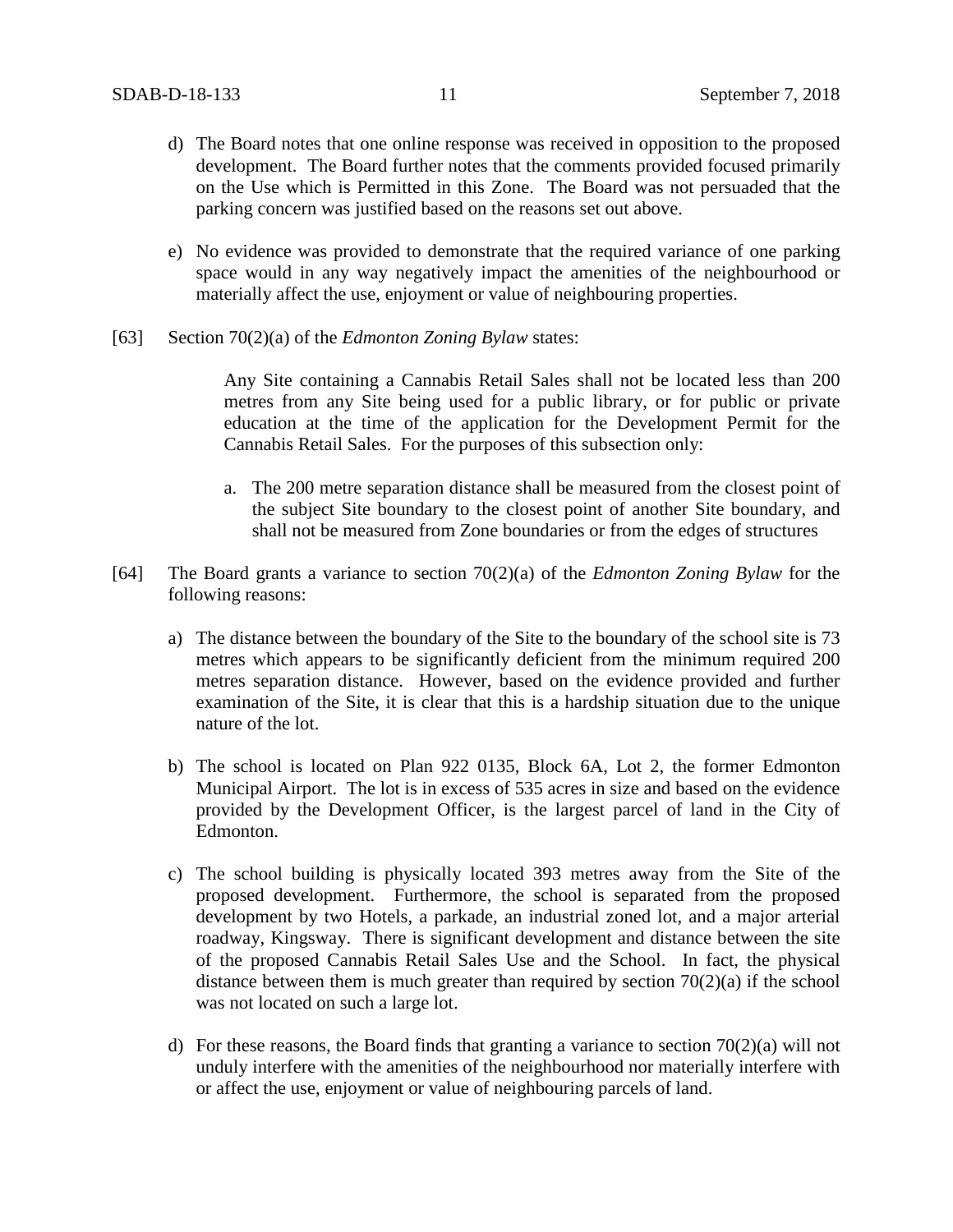[65] In making this decision, the Board considered all of the relevant legislation, including Section 687(3) of the *Municipal Government Act* which was recently amended to include paragraph (a.4) which states:

> In determining an appeal, the subdivision and development appeal board must comply with the applicable requirements of the regulations under the *Gaming, Liquor and Cannabis Act* respecting the location of premises described in a cannabis licence and distances between those premises and other premises.

- [66] As such, in making a decision, the Board must ensure that the proposed development complies with the regulations contained in the *Gaming, Liquor and Cannabis Act* respecting the location of the premises and the distances between that premises and other premises.
- [67] The *Gaming, Liquor and Cannabis Regulations* (AR 143/96) were amended by AR 13/2018. Section 105 restricts the location of premises that are licenced to sell cannabis. Section 105(3) states:

For the purposes of sections 640(7), 642(5) and 687(3) of the *Municipal Government Act*, a premises described in a cannabis licence may not have any part of an exterior wall that is located within 100 metres of:

- a) A provincial health care facility or a boundary of the parcel of land on which the facility is located,
- b) A building containing a school or a boundary of a parcel of land on which the building is located, or
- c) A boundary of a parcel of land that is designated as school reserve or municipal and school reserve under the *Municipal Government Act*.
- [68] Pursuant to section 687(3)(a.4) of the *Municipal Government Act*, the Board must comply with Section 105(3) of the *Gaming, Liquor and Cannabis Regulations*. Therefore, a premises described in a cannabis licence may not have any part of an exterior wall located within 100 metres of a school or a boundary of a parcel of land on which the building is located. Based on the evidence provided by the Applicant and the Development Authority, the premises in which the proposed cannabis Use will operate has an exterior wall that is located 120 metres from the closest point of the boundary of a parcel of land on which the school building is located.
- [69] Therefore, the requirements of section 105(3) of the *Gaming, Liquor and Cannabis Regulations* have been met and the Board has complied with section 687.3(a.4) of the *Municipal Government Act*.
- [70] Submissions were made to the Board as to whether or not the provisions of section 105(5) of the *Gaming, Liquor and Cannabis Regulations* apply to this development and if this section is triggered by section 70 of the *Edmonton Zoning Bylaw*.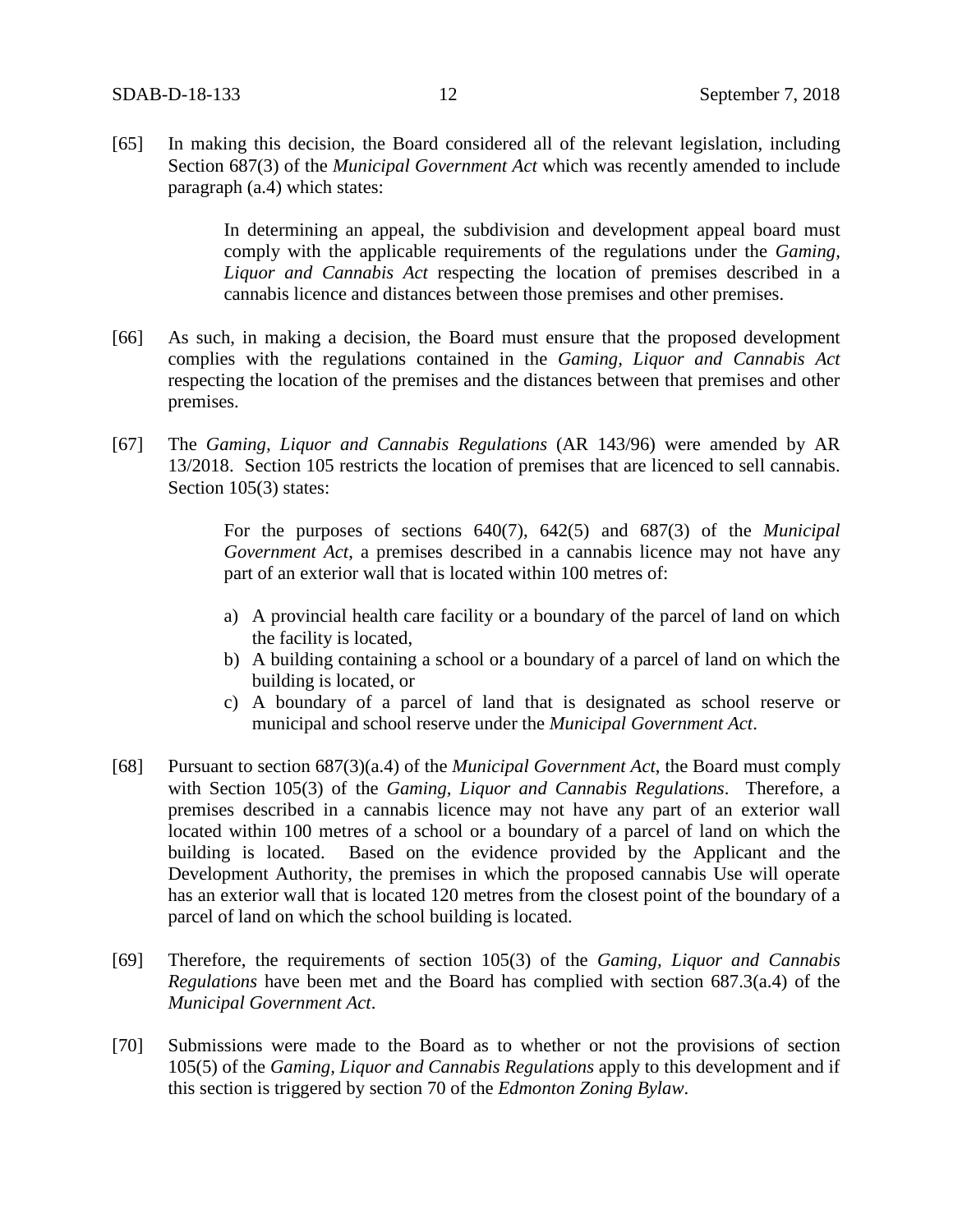#### [71] Section 105(5) states:

A municipality may, in a land use bylaw, expressly vary the distance set by subsection (3) and set a different distance that is applicable to one or more of the types of properties referred to in subsection  $(3)(a)$  to  $(c)$ , and where a municipality has done so, subsection (3) does not apply to a premises to the extent the variation in the land use bylaw is applicable to it.

- [72] Did the municipality exercise the power that was delegated in this subsection? The Board finds that it did not. Section 105(5) allows a municipality in the land use bylaw to **expressly** vary the distance set out in subsection (3). Section 70 of the *Edmonton Zoning Bylaw* does not expressly vary the distance. Section 70 instead creates a comprehensive and far reaching set of regulations that apply to Cannabis Retail Sales.
- [73] It sets out separation distances for many types of uses including, Community Recreation Services, Public Lands and Public Libraries, none of which are regulated by the provincial regulation. It also creates a different regime for measuring the separation distances: the provincial regulation measures from the wall of the premises to the boundary of the lot the school is on. Section 70 of the *Edmonton Zoning Bylaw* measures from lot line to lot line.
- [74] Section 105(5) only allows the municipality to vary the distance set out in section  $105(3)(a)$  to (c). It does not allow a municipality to vary the method of distance calculation, nor does it allow the municipality to add different types of uses to those listed in section 105(3).
- [75] Nowhere in section 70 of the *Edmonton Zoning Bylaw* is the distance set out in section 105(3) of the regulation even mentioned. It does not specifically vary the distances in section 105(3). It may be argued that the comprehensive set of regulations contained in section 70 implicitly vary the distances in section 105(3), but that is not what is required. Section 105(5) is clear that the section 105(3) distances must be expressly varied. They were not.
- [76] The net effect of section 70 is that criteria more extensive and at times stricter than the criteria established in section 105(3) of the *Gaming, Liquor, and Cannabis Regulations* have to be met by the Applicant for Cannabis Retail Sales. The municipality has the ability to create regulations for Cannabis Retail Sales in addition to the provincial regulations and the municipality has done so in section 70 of *the Edmonton Zoning Bylaw*.
- [77] So, we are left with two sets of development criteria that apply to Cannabis Retail Sales. All such applications must comply with the locational requirements in section 105(3) of the *Gaming, Liquor, and Cannabis Regulations.* Those locational requirements cannot be varied by this Board, pursuant to section 687(3)(a.4) of the *Municipal Government Act.*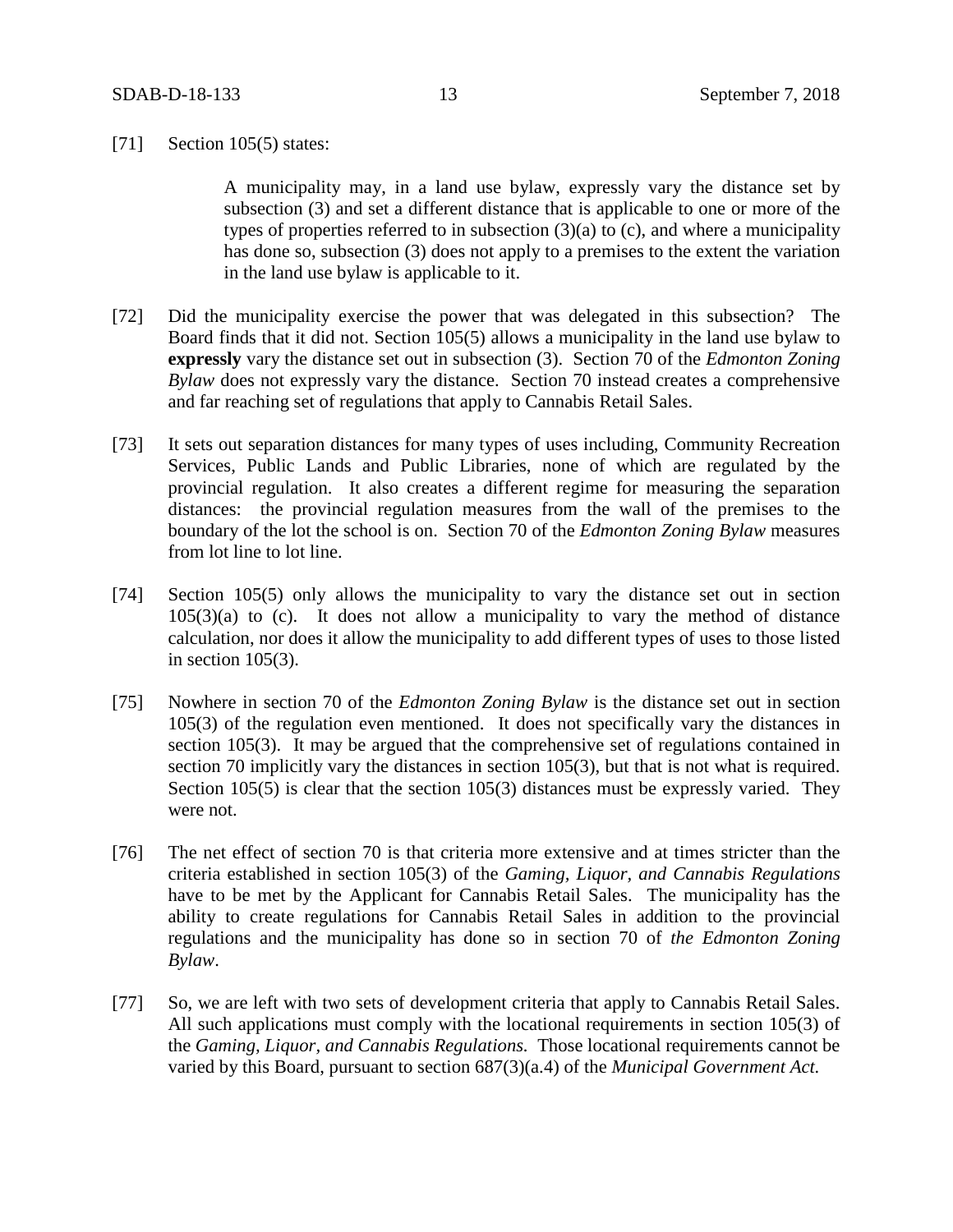- [78] In addition, an Applicant must abide by the development regulations set out in section 70 of the Edmonton Zoning Bylaw. Those criteria can be varied by this Board if the tests set out in section 687(3)(d) are met.
- [79] In this case the application does satisfy the locational requirements of section 105(3). The application does not satisfy all of the requirements of section 70 of the *Edmonton Zoning Bylaw*, but the Board has granted a variance to section 70(2)(a) for the reasons set out in paragraph 64 of this decision.
- [80] The appeal is allowed and the development is approved.

Mr. I. Wachowicz, Chairman Subdivision and Development Appeal Board

Board members in attendance: Mr. M. Young, Ms. S. LaPerle, Mr. R. Handa, Ms. G. Harris